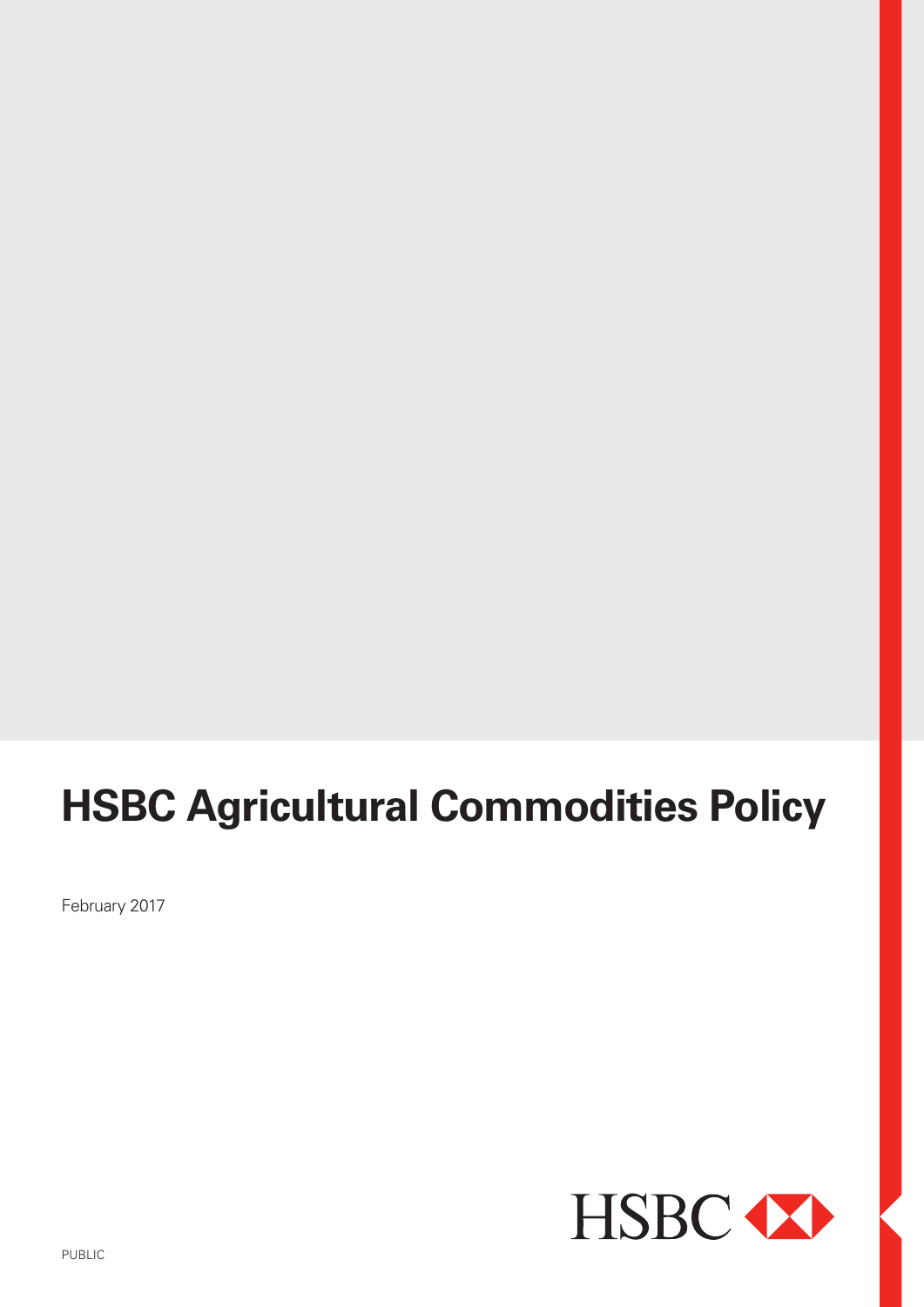## Agricultural Commodities Policy

This document is one of HSBC's sustainability risk policies. It should be read in conjunction with **Introduction to HSBC's Sustainability Risk Policies** which explains common features and technical terms<sup>1</sup>.

#### **Introduction**

The agricultural commodities sector essentially feeds and, to a lesser extent, clothes the world. It exists in almost all countries and includes a huge and diverse range of commodities such as cocoa, coffee and cotton. However, the sector can also have significant adverse impacts on both people and the environment, especially where large new plantations are proposed which affect the existing nature and use of that land.

#### **HSBC's approach**

HSBC does not wish to finance unacceptable impacts in this potentially high-risk sector. We wish to ensure that our customers operate in accordance with good international practice, helping those that make acceptable progress, but closing relationships with those who do not and will not meet our standards. For the purposes of this policy, we focus on commodities with a potentially high impact where HSBC has significant numbers of customers involved with that commodity. HSBC also needs to ensure that its commitments can be successfully checked. Consequently, the standards which we require of our customers vary for different commodities and for different types of customer in the supply chain according to the due diligence which a bank can reasonably undertake or rely on.

The types of due diligence are:

**Certification** - An independent certification scheme confirms that specific customer operations either meet a range of legal, environmental and social standards or have a time-bound plan to do so. It allows producers, processors and traders to prove to buyers, banks and others that products are from a sustainably managed source. Credible schemes have robust criteria, a broad membership, including companies and non-government organisations (NGOs), and offer a complaints system to investigate allegations of noncompliance. HSBC encourages these schemes and their continued development to meet growing market standards and expectations. Where they have a material market share, we will use them to check that customers meet our standards. Where in development, we will support credible ones with a view to extending the reach of our policy as they gain critical mass and acceptance.

**Independent Verification** - Some customers may introduce, and publish details of, additional due diligence conducted by independent experts to confirm that they meet policy commitments which have not yet been incorporated into certification standards.

**Relationship Manager Due Diligence** – The technical complexity of sustainability impacts means that relationship managers can only undertake a limited check on defined issues, as well as investigating credible allegations that customers are not compliant with our policy.

Essentially, this policy defines HSBC's minimum standards. Details are concise in order to aid good implementation of the policy. However, HSBC's engagement with this sector is broader. We encourage higher standards, help customers to improve, support the continued development of certification schemes and provide additional support – see HSBC's **Statement on Forestry and Palm Oil**.

#### **Palm oil**

#### **Introduction**

Palm oil is the world's main vegetable oil, with 60 million tonnes produced per year. 80-90% of palm oil comes from Indonesia and Malaysia, with the main importers being China, India and Europe, and significant intra-country use in Indonesia. It is used in various forms for products such as cooking oils, margarine, ice cream, biscuits, soap, biodiesel and animal feed. The sector has improved living standards in producer countries and is efficient in that palm oil's yield per hectare is 5-9 times greater than vegetable oil produced from rapeseed, sunflower or soy.

However, if not managed responsibly, oil palm plantations can have adverse impacts on people or on the environment. New plantations may result from the cutting or burning of natural forest. Social conflict may develop with local communities, who rely on the forest for their livelihood. Important wildlife habitat may be destroyed and harm endangered species such as the orang utan. Deforestation and the draining of peat swamps can encourage climate change by releasing large quantities of greenhouse gases. Palm oil can also be used to make biodiesel, which could indirectly increase pressure on land resources, increase food prices and further accelerate deforestation.

<sup>1</sup> The policy is made public for information only. HSBC's sustainability risk policies are for HSBC's use only and HSBC shall owe no liability to third parties in relation to them.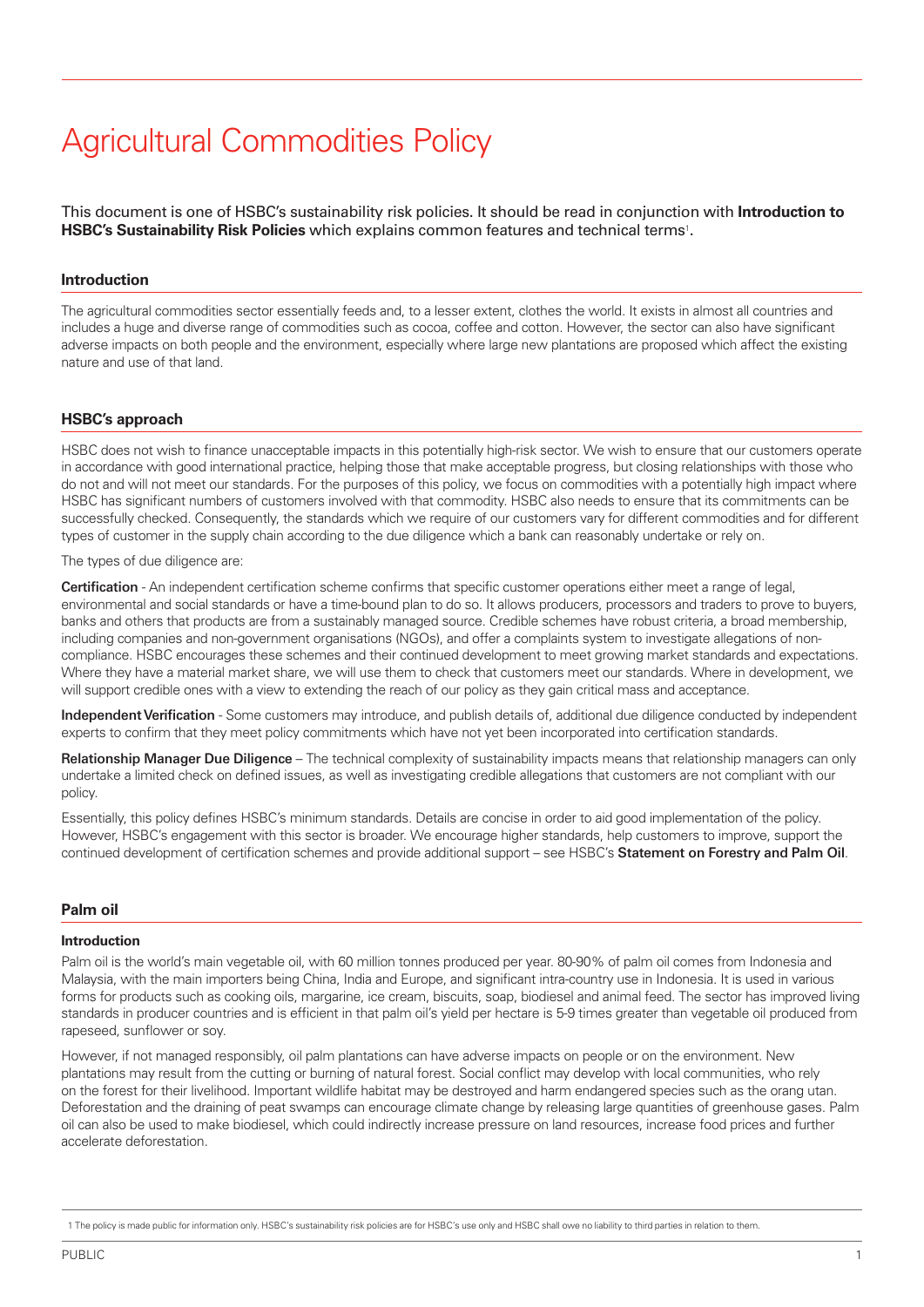#### **Sector Definition**

- Growers (plantations) and mills excluding smallholders with less than 50 hectares.
- Refiners and traders including bulkers and shippers who consolidate palm oil purchases; excluding desktop traders who do not take physical possession of a commodity.

#### **Prohibited Business**

HSBC will not knowingly provide financial services to customers involved directly in or sourcing from suppliers involved in:

- Illegal operations.
- Deforestation, that is: the conversion of areas (often forests) necessary to protect high conservation values (HCVs)<sup>2</sup>, the conversion of high carbon stock (HCS) forests<sup>3</sup>; the conversion of primary tropical forests; or land clearance by burning<sup>4</sup>.
- New plantation development on peat, regardless of the depth.
- Exploitation of people and communities, such as: harmful or exploitative child labour or forced labour; the violation of the rights of local communities, such as the principle of free prior and informed consent<sup>5</sup>; and operations where there is significant social conflict.

These commitments are consistent with No Deforestation, No Peat and No Exploitation (NDPE) policies increasingly common within the palm oil supply chain.

#### **Implementation**

HSBC requires customers to obtain certification under the Roundtable on Sustainable Palm Oil (RSPO) certification scheme, or equivalent, which is accepted as verification of compliance with HSBC's policy, with the exception of the requirements on HCS and peat. These are not covered by RSPO (although its voluntary higher standard of RSPO NEXT may do so in future). The table below shows the combined implementation details.

| <b>Growers and Mills</b>    |                                                                                                                                                                                                                                                                                                                                                                                                                                 | By               |
|-----------------------------|---------------------------------------------------------------------------------------------------------------------------------------------------------------------------------------------------------------------------------------------------------------------------------------------------------------------------------------------------------------------------------------------------------------------------------|------------------|
| A                           | 1) Member of RSPO (preferably parent company, or relevant subsidiaries).<br>2) At least one management unit certified under RSPO.<br>3) A time-bound plan for 100% certification by 31 December 2018.                                                                                                                                                                                                                           | $Now^*$          |
| B                           | 1) Public commitment on the protection of HCS and peat (typically via an NDPE policy).<br>2) Publication of due diligence on HCS and peat for any new plantation being proposed for development<br>(this aligns with RSPO's New Planting Procedures).                                                                                                                                                                           | 30 June 2017     |
| C                           | 1) 100% certification of management units.<br>Evidence of independent verification of HCS and peat commitments to be made publicly available by<br>2)<br>customer.                                                                                                                                                                                                                                                              | 31 December 2018 |
| <b>Refiners and Traders</b> |                                                                                                                                                                                                                                                                                                                                                                                                                                 | By               |
| A                           |                                                                                                                                                                                                                                                                                                                                                                                                                                 |                  |
|                             | 1) Member of RSPO (preferably parent company, or relevant subsidiaries).<br>2) At least one owned facility (such as a refinery or storage/shipping facilities) is certified, under RSPO<br>supply chain certification.<br>3) A time-bound plan for 100% certification of owned facilities by 31 December 2018.<br>4) A plan to exclude palm oil from controversial sources, by providing "traceability", within a set timeline. | Now <sup>*</sup> |
| B                           | Public commitment on the protection of HCS and peat (typically via an NDPE policy).                                                                                                                                                                                                                                                                                                                                             | 30 June 2017     |
| C                           | 1) 100% certification of owned facilities.<br>Evidence of (own or suppliers') independent verification of HCS and peat commitments to be made<br>2)<br>publicly available by customer.                                                                                                                                                                                                                                          | 31 December 2018 |

<sup>2</sup> High Conservation Values (HCVs) are critical ecological attributes, ecosystem services or social functions – for example, forests containing endangered species or key hunting areas or sacred burial grounds of local communities.

<sup>3</sup> High Carbon Stock (HCS) forests hold large stores of carbon, the release of which contributes to global warming. The HCS Convergence Agreement of 4 November 2016 defines a common methodology for application in the palm oil sector.

<sup>4</sup> Consistent with the ASEAN Guidelines.

<sup>5</sup> Consultation which is **Free** of intimidation, conducted **Prior** to any impacts, with communities **Informed** of relevant information, who give their **Consent**.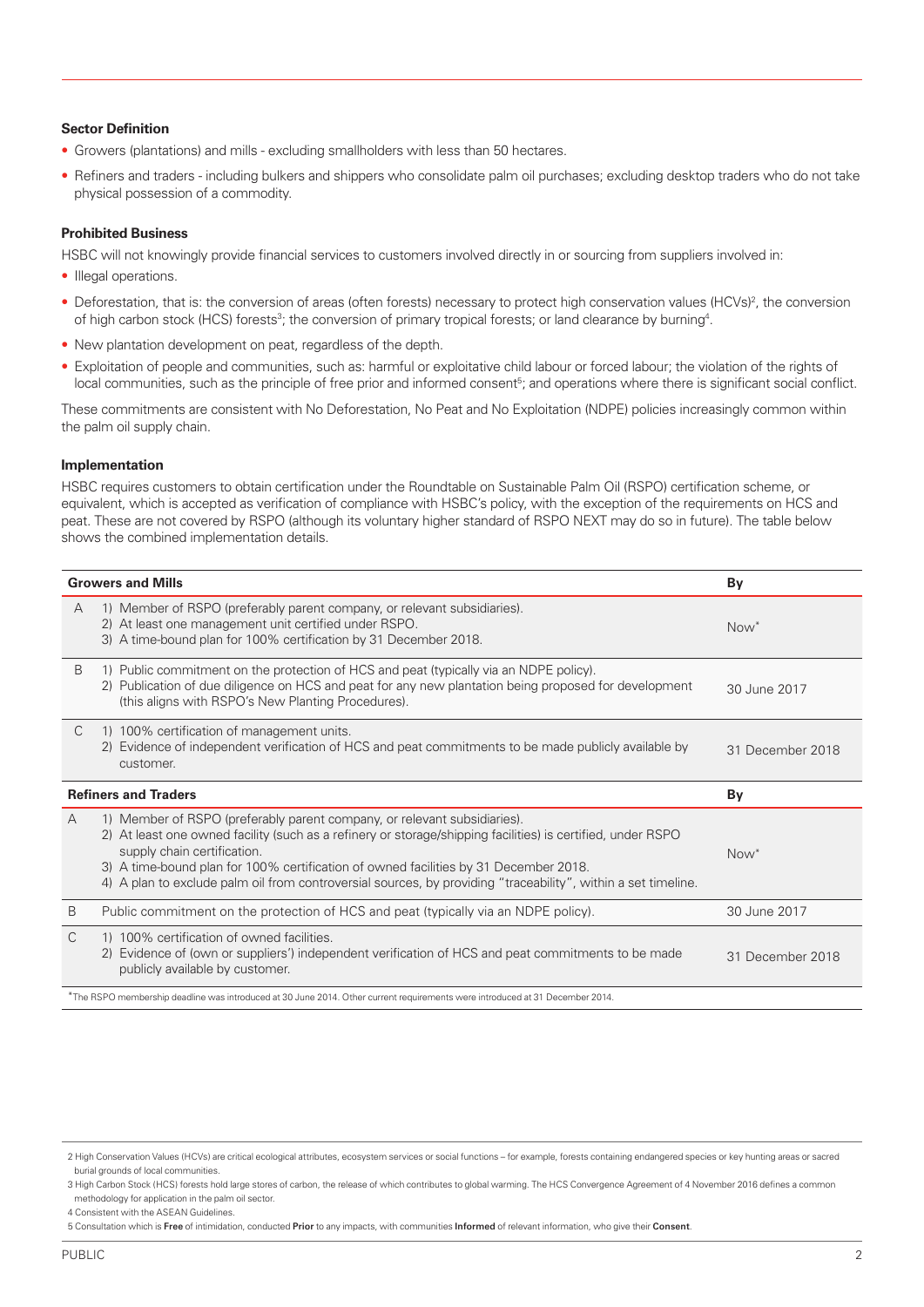Under a 3 month transition period for the introduction of Requirement B, HSBC will not agree new financing facilities for customers who have not made the appropriate commitment.

Customers who develop or acquire new uncertified operations in the future may be unable to meet the RSPO certification deadline of 31 December 2018 in C1 above - for example, a new refinery to be developed in 2019. Such customers must gain the additional certification within a reasonable timeframe, typically 4 years for growers and mills and 1 year for refiners and traders.

New customers are required to consent, before financial services are provided, to HSBC being able to disclose publicly whether the customer is or was a customer of the bank. This requirement recognises both the public concern over the role of financial institutions in this sector and the legal constraints on HSBC relating to customer confidentiality.

Global Businesses must manage these risks on an appropriate ongoing basis, not just at annual reviews. They must use internal implementation templates where provided. They must give a copy of the public summary of our policy, plus the **HSBC Statement on Forestry and Palm Oil**, to customers.

#### **Policy Compliance**

There may be **exceptional** circumstances where customers meet the spirit, but not the letter of this policy, or where enquiries about a customer's compliance are incomplete. Where supported, Global Businesses must submit a clearance request, using a Sustainability Risk Rating of **Near-Compliant**. This rating will be a temporary rating pending a change to Compliant or Non-Compliant. The circumstances envisaged are:

- Customers who have not submitted an up-to-date Annual Communication of Progress (ACOP) to RSPO, but are rectifying the situation.
- Customers subject to formal complaints at RSPO. Global Businesses must discuss complaints with customers and encourage their speedy resolution. HSBC intends to follow the RSPO complaints process when deciding how to proceed, noting that RSPO allows minor breaches if commitments address the problems, but may exit customers who are RSPO members where risks are high.

Global Businesses must exit relationships, as soon as possible, with **Non-Compliant** customers, including:

- Customers expelled from RSPO (including those who terminate their membership during complaints investigations) or whose certification is withdrawn.
- Customers not on a credible path to meeting HSBC's policy deadlines.

Where a customer group also operates in other sectors, Global Businesses must:

- not provide financial services directly supporting Non-Compliant companies;
- actively engage with the controlling parent company, if a customer, to highlight the benefits of meeting this policy; and
- submit a recommendation to their regional Reputational Risk and Client Selection Committee (RRCSC) as to whether HSBC should continue or close the relationship with the parent and the rest of the group. The review must take into account the scale and nature of any negative impacts and, if any relationship is continued, the restrictions proposed for any financing.

Continuing relationships will be rated Near-Compliant and subject to annual clearances and two-yearly referral to the RRCSC.

#### **Covenants**

Global Businesses must request covenants in documentation for facilities of longer than 1 year. Where this is not successfully negotiated (for example, in syndicated facilities for listed companies), the position must be satisfactorily explained/mitigated in the sustainability risk analysis.

### **Soy, Cattle Ranching and Rubberwood**

#### **Introduction**

Soybeans are primarily grown in the US, Brazil and Argentina. They are processed directly into human food products such as tofu or soy milk or crushed into meal used as animal feed or into oil used for cooking and biodiesel. Increased cropland has had a negative impact on biodiversity, particularly in South America and on the Amazon rainforest. Soy has been planted on land which may have been recently cleared of rainforest by ranchers for grazing their cattle. It has also replaced native vegetation such as in the Cerrado area of savannah woodland in Brazil and the Pampas grasslands in Argentina.

Cattle ranching is a USD500bn global industry centred on the US, Brazil and the EU. There has been a significant increase in the number of cattle and in the land used for grazing, much due to increases in global prosperity and living standards which have resulted in more people eating meat. While cattle ranching is not an agricultural commodity as such, the sector can have very similar impacts to new plantations. It has been particularly controversial in the Amazon region, where it has been the leading cause of deforestation. This can have a negative impact on the rights of local people, on the environment and on climate change.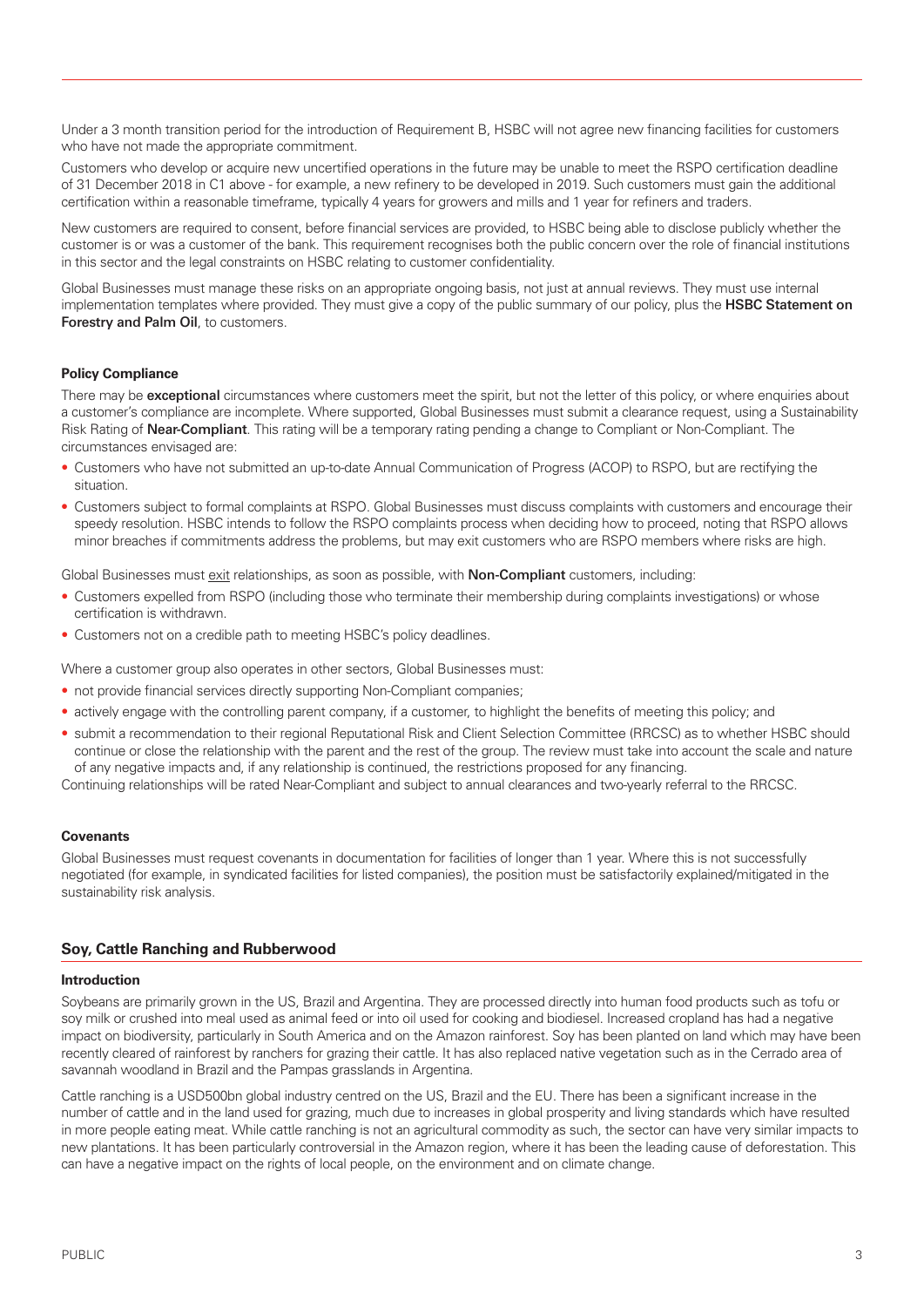Rubberwood plantations produce latex, which is used to manufacture rubber for products like tyres. Many plantations are decades old, although they are replanted every 30 years or so, with the old wood typically used for manufacturing furniture. However, there has been a recent increase in new plantations - especially in China, Laos and Cambodia - amid concerns that land or forest may be cleared which is used by local people or contains rare animals and plants.

HSBC takes a risk-based approach to these agricultural commodities as any certification schemes, if available at all, are in development and/or not widely used.

#### **Sector Definition**

The policy applies as follows:

| Commodity          | <b>Customers</b>                                                                                                                 | <b>Countries</b>                                                         |
|--------------------|----------------------------------------------------------------------------------------------------------------------------------|--------------------------------------------------------------------------|
| Soy                | 1. Growers with plantations of 10,000 hectares or more.<br>2. Processors with annual crushing capacity of 30,000 tonnes or more. | Argentina, Bolivia, Brazil, Paraguay,<br>Uruguay                         |
| Cattle<br>ranching | 1. Ranchers with 1,000 head of cattle or more.<br>2. Processors with slaughter-house capacity of 500 cattle per day or more.     | Argentina, Brazil, Colombia, Mexico,<br>Paraguay, Uruguay                |
| Rubberwood         | New plantations of 1,000 hectares or more                                                                                        | Africa, Cambodia, China, Indonesia,<br>Laos, Malaysia, Thailand, Vietnam |

### **Prohibited Business**

HSBC will not knowingly provide financial services to high-risk customers involved directly in or sourcing from suppliers involved in:

- Deforestation, that is: the conversion of areas (often forests) necessary to protect HCVs; the conversion of primary tropical forests; or clearance by burning.
- Exploitation of people and communities, such as: harmful or exploitative child labour or forced labour; the violation of the rights of local communities, such as the principle of free, prior and informed consent; and operations where there is significant social conflict.

The prohibitions relating to burning and conversion apply from 1 July 2004 for soy and rubberwood, reflecting the introduction of HSBC's original Forestry policy. HSBC accepts later cut-off dates if certified by a credible certification scheme. The other prohibitions were introduced from the date of our original policy in March 2014.

HSBC supports the concept of high carbon stocks (HCS) being included in the definition of deforestation, but recognises that field trials and current methodologies have focused on the palm oil sector to date. We welcome and support further research and clarity from companies and technical experts that would allow HCS to be used more broadly.

#### **Implementation**

- 1.Global Businesses must ask customers and conduct desk-top due diligence, in accordance with the appropriate templates, to establish – as far as can be reasonably identified - whether customers have undertaken any Prohibited Business.
- 2.Global Businesses must investigate incidents of or credible allegations of policy breaches. They must refer any allegations relating to impacts on HCS to Group Sustainability Risk, for evaluation against developing standards in this area.
- 3.For customers with one operation certified and a time-bound plan to complete certification, Global Businesses need only conduct further enquiries where (a) the customer is being investigated by the scheme's complaints system or (b) aware of other credible allegations of non-compliance. Acceptable certification schemes are:
	- Soy Roundtable on Responsible Soy (RTRS).
	- Rubberwood FSC or PEFC (for Forestry Management)
- 4.Where a customer undertakes Prohibited Business, decisions will be made on a case-by-case basis but HSBC's typical approach is: follow certification schemes where appropriate; exit where burning or HCV clearance takes place as those activities are wholly inconsistent with our policy; and engage with customers on other Prohibited Business to understand the seriousness and the customer's future plans.

#### **Policy Compliance**

Global Businesses must ensure that Sustainability Risk Ratings are accurate. Clearance will generally be required where a client is below Compliant, which will assist in ensuring a consistent approach is taken.

- Compliant customers must meet the above standards.
- Leaders will be Compliant as above, but be a leading advocate and practitioner on certification.
- Near-Compliant customers will be those on a credible path to compliance, with no material unacceptable areas of non-compliance, or those where allegations are being investigated.
- Non-compliant customers are those that clearly breach HSBC's policy and must be exited.
- All customers within the defined sector should be graded High Risk.